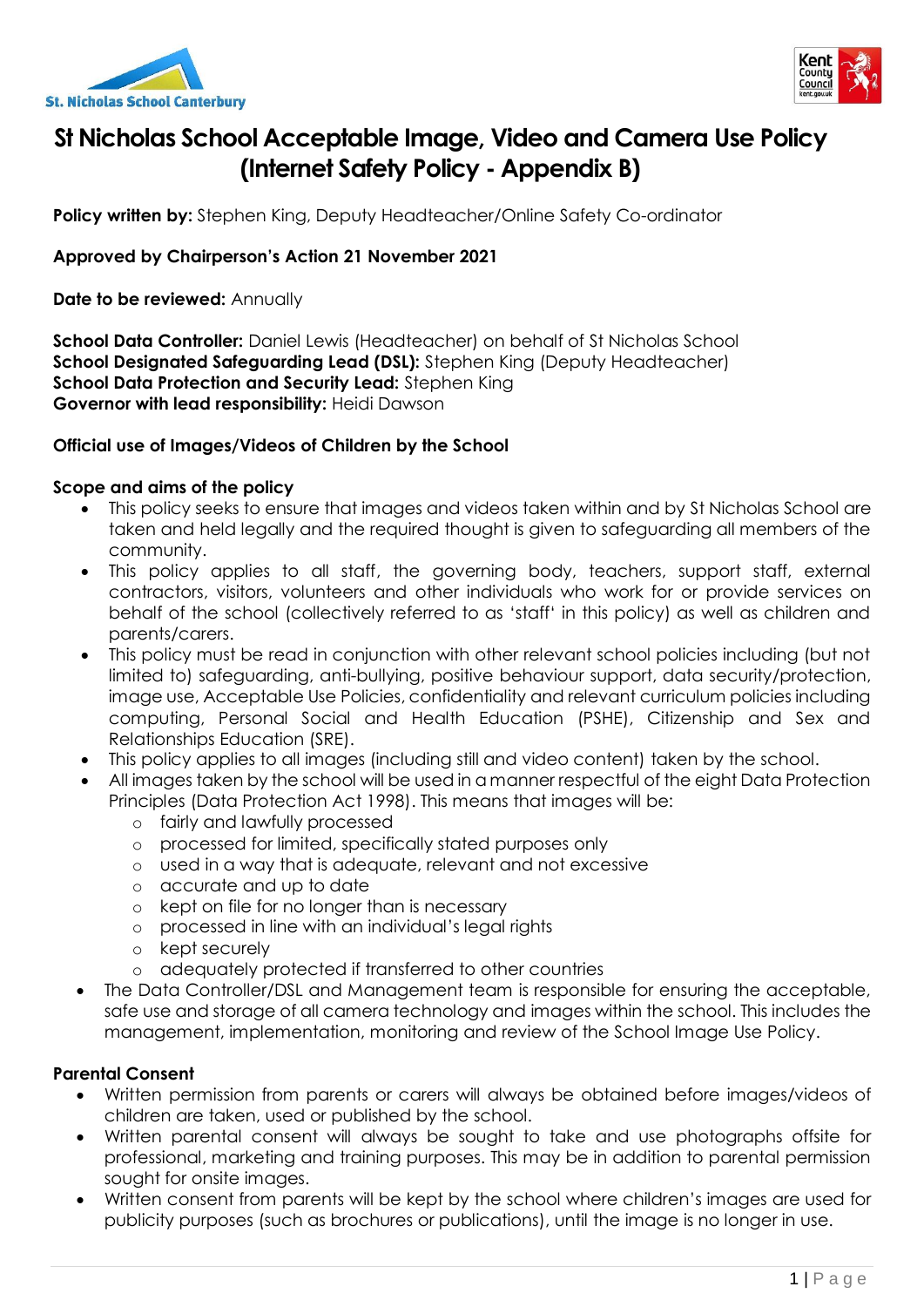- Parental permission will be sought on an agreed basis (on entry to school and as major events occur).
- A record of all consent details will be kept securely on file. Should permission be withdrawn by parents/carers at any time, then all relevant images will be removed and disposed of and the record will be updated accordingly.
- Pupils do not have permission to take any images of or with other pupils e.g. on the school premises or during school activities. Our pupils (including those over 16) all have their own learning and social needs meaning that they do not understand all the complex issues or risks involved with the taking and distribution of photographs (particularly when many pupils/families have reasons why they cannot be involved in personal or educational images). As such, we do not allow pupils to take images of their own on their own devices or cameras – if pupils wish to have an image taken, staff must be asked to take it (as they will be aware of any of the potential permission issues that may be present), if there are no permission concerns then the photograph will be taken.

# **Safety of Images and Videos**

- All images taken and processed by or on behalf of the school will take place using school provided equipment and devices e.g. school cameras, iPads etc. If staff groups are out of school on residential visits staff may, if no school device is available, take image or video footage of the activity but this must be removed within 24 hours of returning and they are responsible for the safe management and data protection responsibilities for the image(s) always acting within the scope of the school policies for Staff Code of Conduct, Data Protection, Internet Safety, Confidentiality and Child Protection.
- Staff will receive information regarding the safe and appropriate use of images as part of their safeguarding training and responsibilities.
- All members of staff (including volunteers) will ensure that all images are available for scrutiny and will be able to justify any images in their possession.
- Images will not be kept for longer than is to be considered necessary. A designated member of staff (ICT Systems Management) will ensure that all photographs are permanently wiped from memory cards, computer hard and portable drives or other relevant devices once the images will no longer be of use.
- All images will remain on site at all times, unless prior explicit consent has been given by the DSL.
- Should permission be given to take any images off site then all relevant details will be recorded, for example who, what, when and why and data will be kept securely (e.g. with appropriate encryption).
- Any memory stick, CD or storage device containing images of children to be taken offsite for further work will be suitably encrypted and permanently deleted after use.
- The DSL/ICT Systems Managers reserve the right to view any images taken and/or to withdraw or modify a member of staffs' authorisation to take or make images at any time.
- Only official school owned equipment (e.g. work provided digital or video cameras) will be used by staff to capture images of children for official purposes. Use of personal cameras or mobile phones to take images by staff is prohibited at all times.<sup>1</sup>
- Any apps, websites or third party companies used to share, host or access children's images will be risk assessed prior to use.
- The school will ensure that images always are held in accordance with the Data Protection Act 1998 and suitable child protection requirements (if necessary) are in place.
- Photographs will be disposed of should they no longer be required. They will be returned to the parent or carer, deleted and wiped or shredded as appropriate. Copies will not to be taken of any images without relevant authority and consent from the Data Controller and/or DSL and the parent/carer.
- *If personal devices are used in emergency circumstances, this must be discussed with an approved by the Designated Safeguarding Lead and be within agreed boundaries/procedures and be within the scope of the Data Protection legislation and school*  policy, to ensure that all staff and pupils are appropriately safeguarded from harm or potential *allegations.*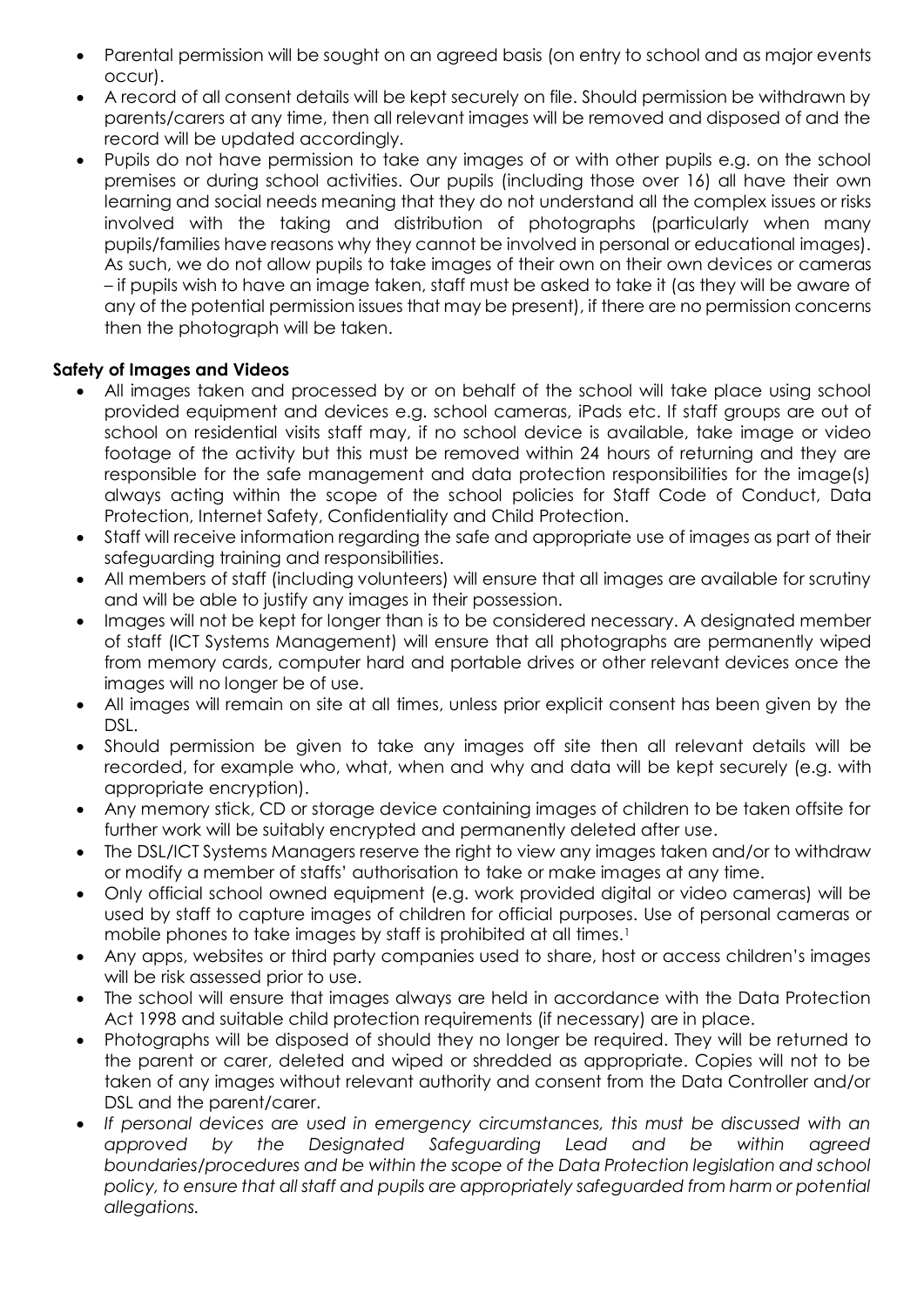## **Publication and sharing of images and videos**

- Images or videos that include children will be selected carefully for use e.g. only using images of children who are suitably dressed.
- Images or videos that include children will not provide material which could be reused.
- Children's' full names will not be used on the website or other publication (e.g. newsletters, social media channels) in association with photographs or videos. Images of individual children will not be accompanied by any part of their name, to reduce the risk of identification. Images of groups of children may include forenames, but surnames will not be used to reduce the risk of identification.
- The school will not include any personal addresses, emails, telephone numbers, fax numbers on video, on the website, in a prospectus or in other printed publications.

# **Usage of apps/systems to share images with parents**

- The school uses Google Images/Docs or Microsoft Sharepoint/Onedrive to upload and share images of children with parents in certain circumstances.
- The use of the system has been appropriately risk assessed and the governing body/headteacher/manager/proprietor has taken steps to ensure all data stored is held in accordance with the Data Protection Act 1998 (as above).
- Images uploaded will only be taken on school devices.
- All users of the systems are advised on safety measures to protect all members of the community e.g. using strong passwords, logging out of systems after use etc.
- Parents/carers will be informed of the school expectations regarding safe and appropriate use (e.g. not sharing passwords or copying and sharing images) prior to being given access. Failure to comply with this may result in access being removed.

### **Safe Practice when taking images and videos**

- Careful consideration is given before involving very young or vulnerable children when taking photos or recordings, who may be unable to question why or how activities are taking place.
- The school will discuss the use of images with children and young people in an age appropriate way.
- A child or young person's right not to be photographed is to be respected. Images will not be taken of any child or young person against their wishes.
- Photography is not permitted in sensitive areas such as changing room, toilets, swimming areas etc

### **Use of Closed-Circuit Television (CCTV)**

- All areas which are covered by CCTV will be well signposted, and notifications are displayed so that individuals are advised before entering such vicinity.
- Recordings will be retained for a limited time period only and for no longer than their intended purpose. This will generally be a maximum of 30 days. All recordings are to be erased before disposal.
- Regular auditing of any stored images will be undertaken by the Data Controller and/or DSL or other member of staff as designated by the management team.
- If cameras record activities taking place on the premises which are of a criminal nature or give any cause for concern, then information will be referred to the appropriate agency.
- CCTV cameras will be appropriately placed within the school.

### **Use of Webcams**

- Parental consent will be obtained before webcams will be used within the school environment for curriculum or educational purposes.
- All areas which are covered by webcams for security or safeguarding purposes will be well signposted, and notifications are displayed so that individuals are advised before entering such vicinity.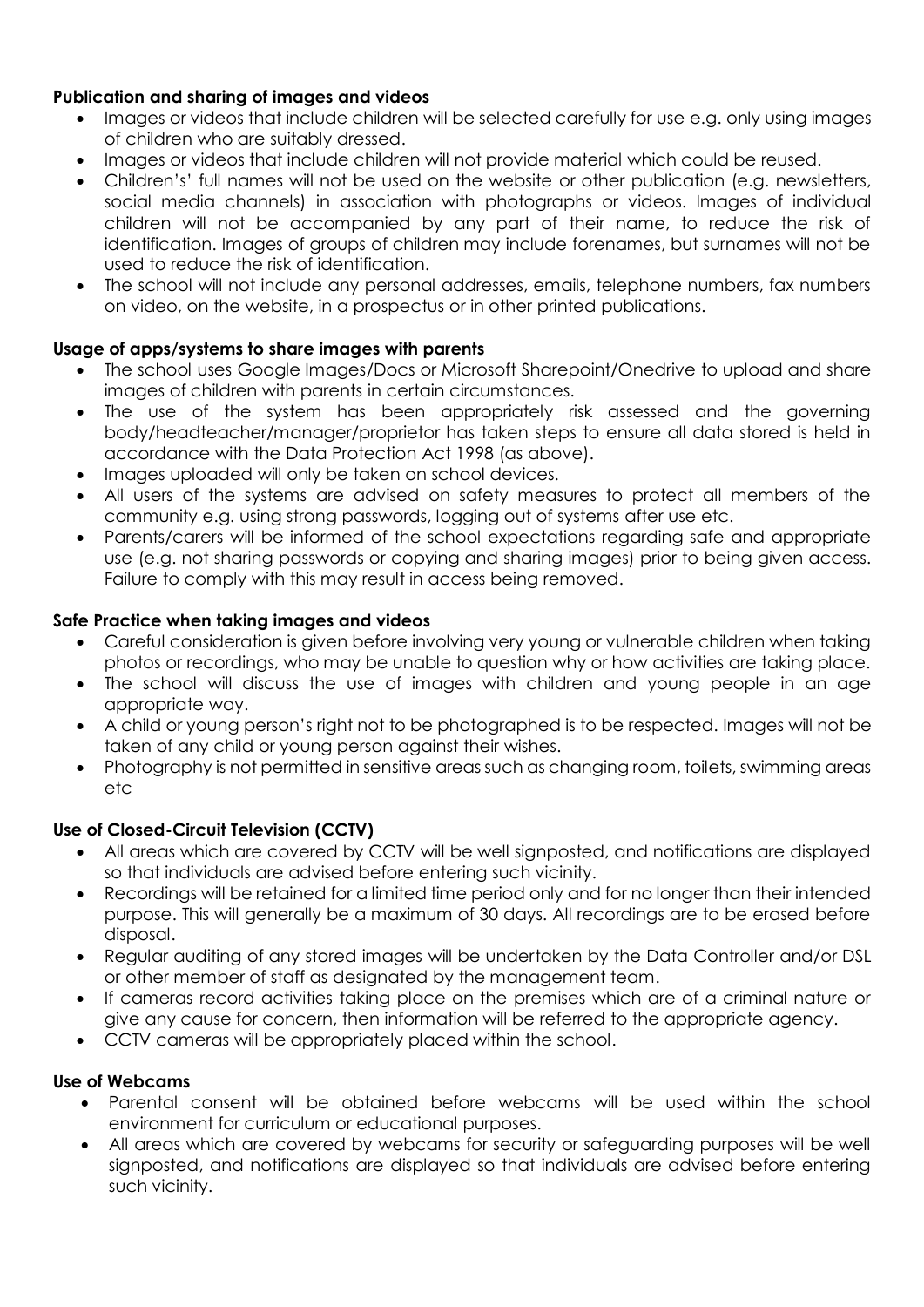- Recordings will be retained for a limited time period only and for no longer than their intended purpose. This will generally be a maximum of 30 days. All recordings are to be erased before disposal.
- For guidance around live-streamed lessons and home learning programmes please see Online Learning Appendix of the Internet Safety Policy.

# **Use of Images/Videos of Children by Others**

# **Use of Photos/Videos by Parents/Carers**

- Parents/carers are permitted to take photographs or video footage of events for private use only – in order to do this they will agree/sign to abide by this policy on each occasion.
- Parents/carers who are using photographic equipment must be mindful of others (including health and safety concerns) when making and taking images.
- The opportunity for parents/carers to take photographs and make videos can be reserved by the school on health and safety grounds.
- Parents/carers are only permitted to take or make recording within designated areas of the school. Photography is not permitted in sensitive areas such as changing room, toilets, swimming areas etc.
- The right to withdraw consent will be maintained and any photography or filming on site will be open to scrutiny at any time.
- Parents may contact the school DSL to discuss any concerns regarding the use of images.
- Photos and videos taken by the school and shared with parents should not be shared elsewhere (e.g. posted on social media site), to do so may breach intellectual property rights, data protection legislation and importantly may place members of the community at risk of harm.

# **Use of Photos/Videos by Children**

- The school will discuss and agree age appropriate acceptable use rules with children regarding the appropriate use of cameras, such as places children cannot take the camera (e.g. unsupervised areas, toilets etc.).
- The use of personal devices e.g. mobile phones, tablets, children's own digital cameras, is covered within the school mobile phone and/or online safety policy.
- All staff will be made aware of the acceptable use rules regarding children's use of cameras and will ensure that children are appropriately supervised when taking images for official or curriculum use.
- Members of staff will role model positive behaviour to the children by encouraging them to ask permission before they take any photos.
- Photos taken by children for official use will only be taken with parental consent and will be processed in accordance with the Data Protection Act 1998.
- Parents/carers will be made aware that children will be taking photos/videos of other children and will be informed how these images will be managed by the school e.g. will be for internal use by the school only (not shared online or via any website or social media tool).
- Photos taken by children for official use will be carefully controlled by the school and will be checked carefully before sharing online or via digital screens.
- Still and video cameras provided for use by children and the images themselves will not be removed from the school.
- Pupils do not have permission to take any images of or with other pupils e.g. on the school premises or during school activities. Our pupils (including those over 16) all have their own learning and social needs meaning that they do not understand all the complex issues or risks involved with the taking and distribution of photographs (particularly when many pupils/families have reasons why they cannot be involved in personal or educational images). As such, we do not allow pupils to take images of their own on their own devices or cameras – if pupils wish to have an image taken, staff must be asked to take it (as they will be aware of any of the potential permission issues that may be present), if there are no permission concerns then the photograph will be taken.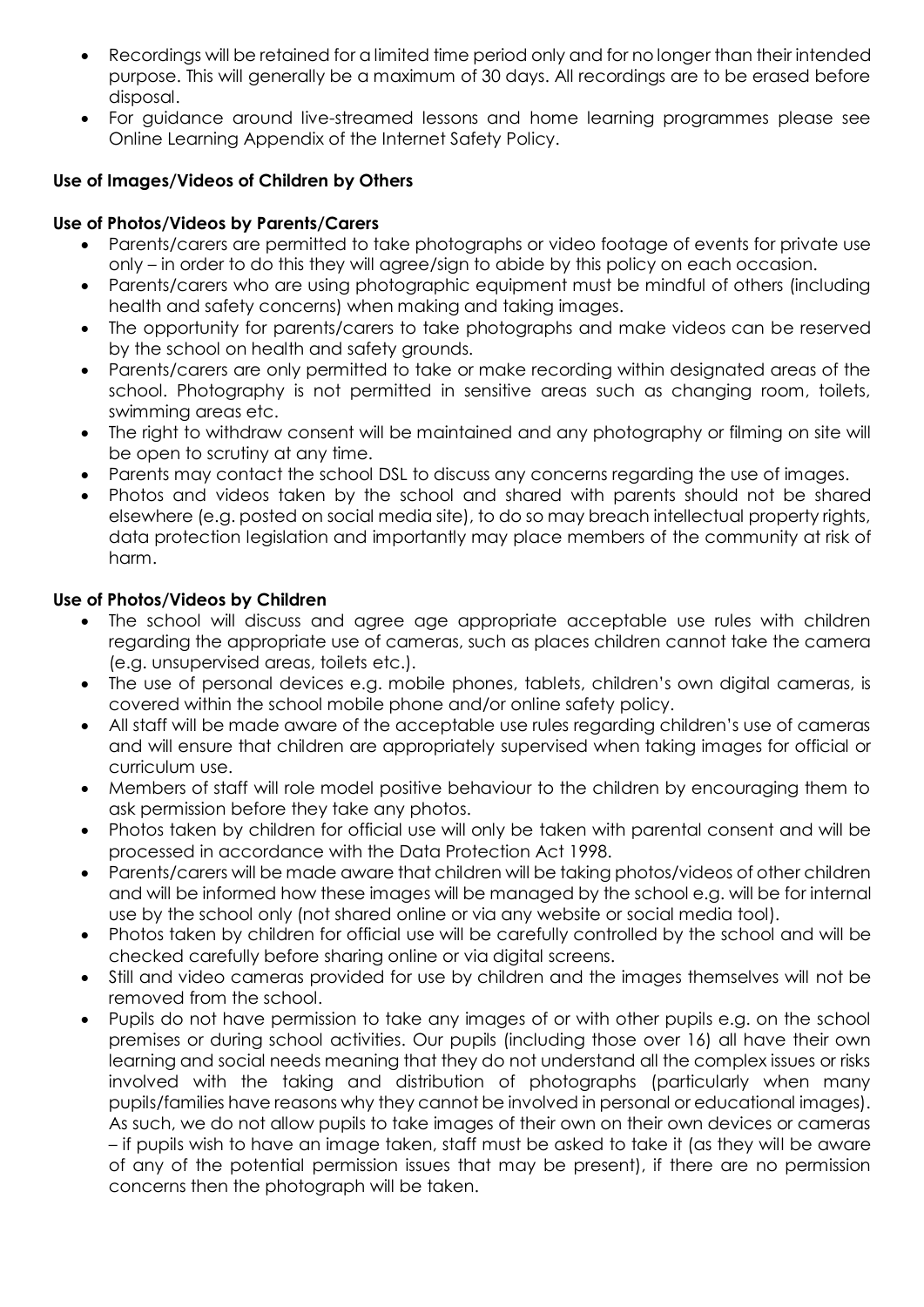## **Use of Images of Children by the Media**

- Where a press photographer is to be invited to celebrate an event, every effort will be made to ensure that the newspaper's (or other relevant media) requirements can be met.
- A written agreement will be sought between parents and carers and the press which will request that a pre-agreed and accepted amount of personal information (e.g. first names only) will be published along with images and videos.
- The identity of any press representative will be verified and access will only be permitted where the event is planned, and where press are to be specifically invited to attend. No authorisation will be given to unscheduled visits by the press under any circumstances.
- Every effort will be made to ensure the press abide by any specific guidelines should they be requested. No responsibility or liability however can be claimed for situations beyond reasonable control, and where the school is to be considered to have acted in good faith.

# **Use of Professional Photographers**

- Professional photographers who are engaged to record any events will be prepared to work according to the terms of the school e-Safety policy.
- Photographers will sign an agreement which ensures compliance with the Data Protection Act and that images will only be used for a specific purpose, subject to parental consent.
- Photographers will not have unsupervised access to children and young people.